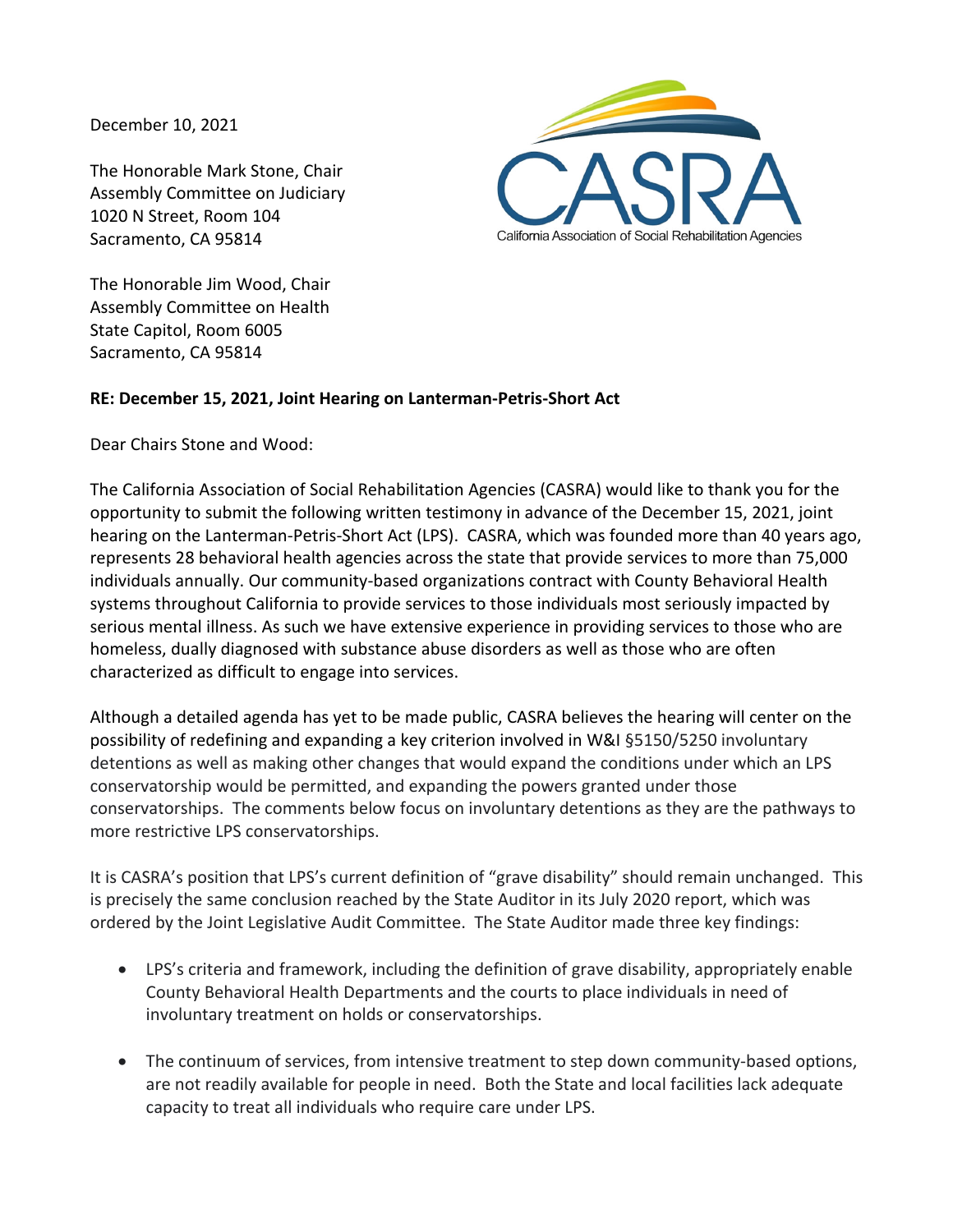CASRA Testimony December 10, 2021 Page 2

> • There is an explicit need for transparency and accountability on the part of the State, and the County Behavioral Health System, both with the expenditure of funds as well as outcome performance measures.

You will no doubt hear and receive important testimony from others that will lay out the legal ramifications of the Legislature pursuing a course that would further erode civil liberties and an individual's right to receive voluntary services of their choosing in the community. CASRA is in full agreement with these points and will be willing to join in any future legal action that may become necessary to protect these rights. At the same time, CASRA would also like to advance a practical, efficacy-based argument – people, including individuals who have been diagnosed with a mental illness, will not do anything they do not want to do for very long.

Put another way, the current call for an expansion of LPS criteria is a continuation of our tendency, where mental illness is concerned, to continue to blame the customer for our inability to make the sale. If you ask anyone who has worked in sales, what we really need are better product lines, better sales pitches and sometimes, different salespersons.

The good news is that thanks to recent/intended policy changes and historic funding allocations made by the Legislature and the Administration, the first two of these three key elements, infrastructure, and assessments/eligibility/documentation, should be addressed over the next few years, and the third, workforce, though somewhat more daunting, is at least recognized by almost everyone as a key component of achieving success.

**Changing/expanding LPS will do absolutely nothing to move the needle in a positive direction for any of these three elements. Moreover, the time and energy associated with contending with proposed changes to LPS will only serve to undermine the efforts to make improvements in all three.**

With respect to infrastructure, the more than \$3 billion contained in the Behavioral Health Continuum Infrastructure Program and the Community Care Expansion Program represent once in a generation investments in creating the program space necessary to provide a wide range of voluntary, community-based treatment and intervention options for Californians. It is these options that constitute the more appealing "product line" mentioned above. It is much easier to connect people with options to which they are attracted.

These investments are as overdue as they are welcome. They are also certain to take several years to result in new program and other space - such is the nature of rehabilitation and construction projects – they never move as fast as you (or the public) would like. However, it should be plainly obvious that changing LPS criteria will do nothing to speed along these admittedly slow processes.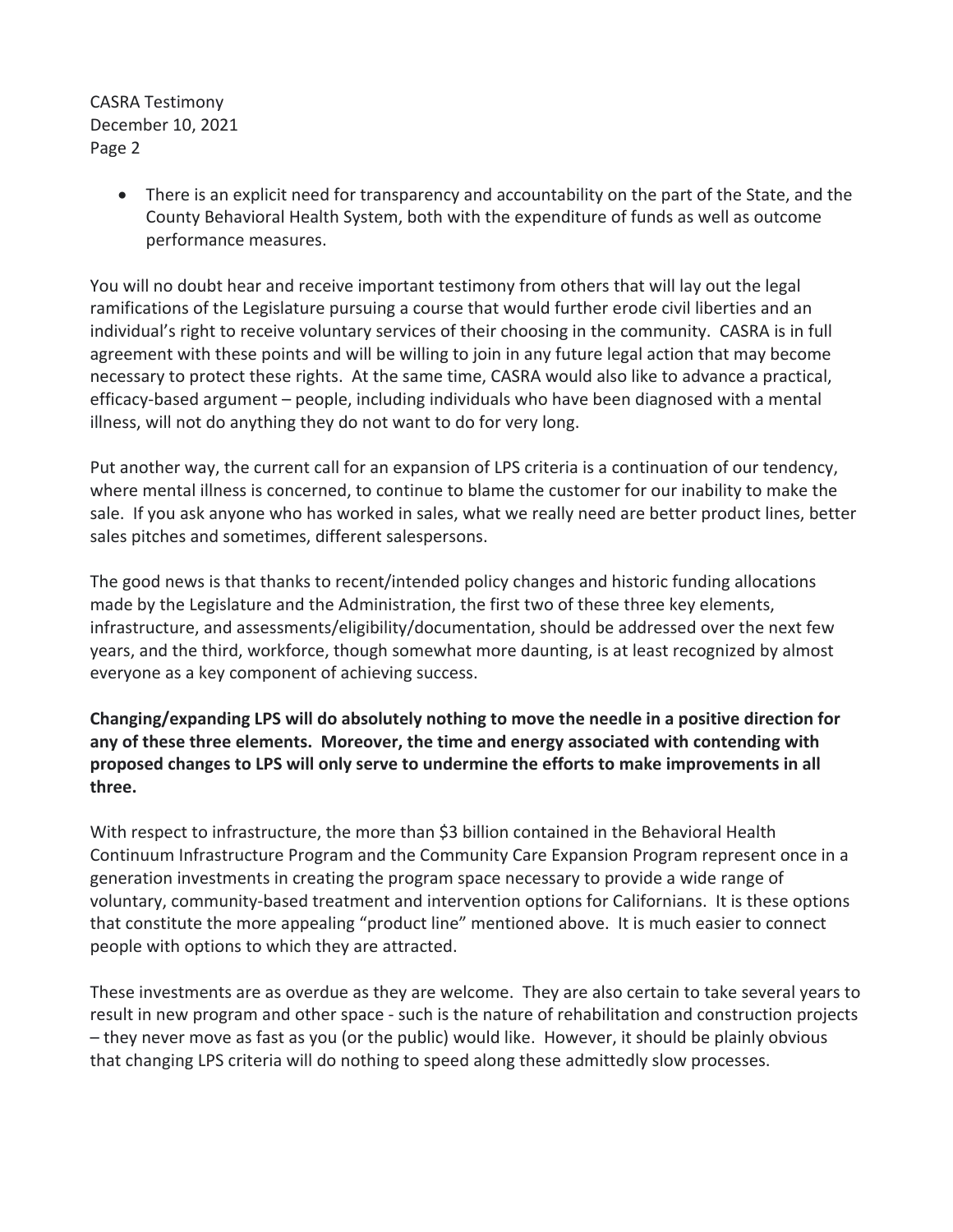CASRA Testimony December 10, 2021 Page 3

When it comes to assessments/eligibility/documentation, or the "sales pitch" part of the equation, the public mental health system, and private plans have continuously applied a "one size fits all" approach. Effective salespeople recognize that each sales pitch must be tailored to each customer, especially when the customer is not already fully convinced of the merits of the product. Instead of receiving tailored, tangible assistance up front, clients, consumers, and patients in our current systems are asked a serious of questions to determine eligibility, given return appointments that can be weeks down the road, all the while not receiving anything that actually improves their situation. When they do not return, they are labeled as "difficult to treat" and "resistant" and therefore require other interventions, including involuntary treatment, to address/overcome their lack of "insight".

Here too there is hope. The California Advancing and Innovating Medi-Cal (CalAIM) initiative promises to dramatically alter and improve the ways in which people are treated on the front end of their care experience. Instead of focusing on eligibility via diagnosis, the public mental health system and its providers will be able to focus on helping from the beginning so that the trusting relationships that are so vital for effective care can be established. This change in customer experience should do much to help people engage in and stick with care. In the private health plan world, improved enforcement of parity regulations around timeliness, access to care and the expansion in types of care should have a similar effect.

But like all initiatives, CalAIM has a schedule, which has been pushed back for reasons that are completely understandable such as the pandemic and bandwidth in agencies and departments that have been given many new initiatives to implement. Likewise, parity enforcement, as anyone involved in that space can tell you is an arduous process, but substantial gains have been made over the years. More will follow, but these things take time.

**Once again, when it comes to effectively engaging people in treatment, changing LPS law does nothing to expediate the process or increase the benefits. There is plenty of research that shows that the quality of the relationship is the single most important and controllable facet of an intervention's success. Easing the ability to force people into treatment only serves to undermine the trusting relationships necessary for services to be effective.**

Finally, sometimes you must realize that you (we) might be the problem. California has experienced a behavioral health workforce shortage for many years. This shortage has reached crisis levels during the pandemic. Added to this has been a long-standing incongruence in diversity between those providing services and those receiving them. Your salesforce will have better sales if your customers see themselves in your salesforce. Why would this be any different when it comes to "selling" behavioral health services?

Fortunately, efforts around Peer Certification and the use of community health workers are moving forward in California, as are efforts to further diversify the workforce. These are efforts that will take years to fully reach their goals. A high school student who decides today that they want to pursue a